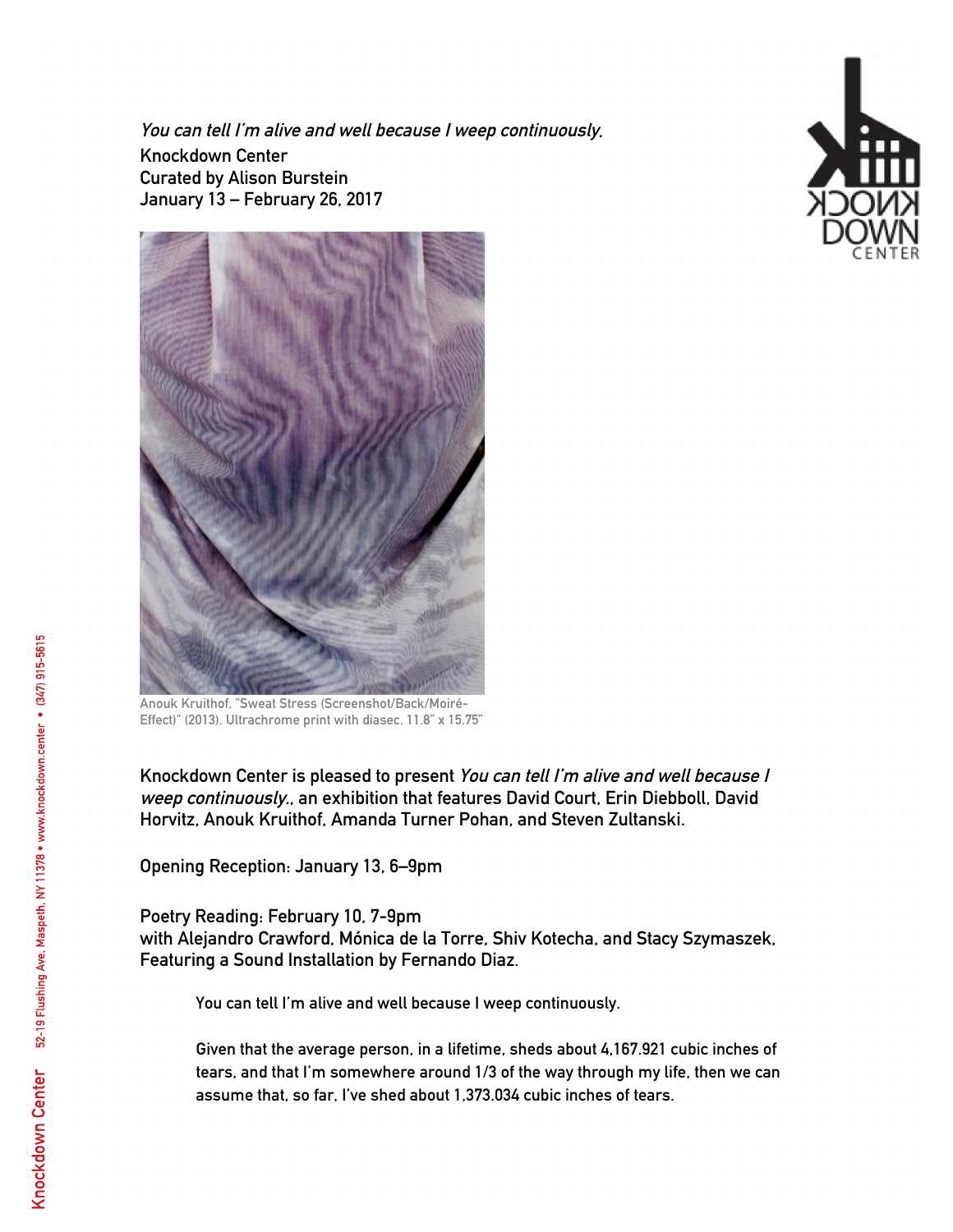**Since water makes up 60% of a human body, and the volume of the average body is 5,064.97 cubic inches, then we know that the volume of water in an average human is 3,038.982 cubic inches.**

**And so, so far, in my lifetime, I've shed about 45.181% of my body's water in tears.**

**Since tears are mostly water.**

**Let me see here.** 

**— Steven Zultanski, Agony (2012)**

**Taking up the processes of formal alchemy that lie at the core of the book-length poem Agony by Steven Zultanski, You can tell I'm alive and well because I weep continuously. is an exhibition that traffics in transformative acts.**

**The show brings together the work of five artists whose techniques resonate with Agony's provocative alchemical idiom: these artworks quantify bodily and affective features, apply logical and scientific reasoning to absurd ends, and manipulate the linkages between language and things. By placing the objects in calculated proximity to one another—and in relation to the connective tissue of Zultanski's text—the exhibition format effects its own dynamic shift, conjuring poem-as-exhibition.** 

**You can tell I'm alive and well because I weep continuously. invites viewers to inspect examples of morphed materiality within and between the elements on view, and thereby creates opportunities to consider the potential (and celebrate the futility) of giving stable form to ephemeral traits or experiences.**

**In the case of works by Anouk Kruithof and Amanda Turner Pohan, staged exercises set into motion the possibility of rendering bodily sensations concrete. Kruithof's Sweat Stress (Screenshot/Back/Moiré-Effect) (2013) originated from an orchestrated, collective workout session, during which the artist documented the perspiration that accrued on the participants' clothing. In producing an abstracted closeup of one such garment—with its emergent optical effects—the artist reframes sweat as a source of beauty rather than a shameful signal of stress.** 

**For Orgasmic Exhalation Form #01 and Orgasmic Exhalation Device for Body Spray #11 (both 2014), Pohan recorded her CO2 emissions during orgasm and then ran this data through a series of translations: she digitally plotted the varying CO2 levels to create a three-dimensional form (to be printed by a CNC router) and used the numbers to create an algorithm for composing a perfume (to be held in a jug and vaporized hourly). By playfully subverting the sterility of these scientific processes, Pohan probes the possibility of capturing a fleeting—or perhaps lingering—ecstasy across customized, multi-sensory forms. Complementing these objects is a vinyl wall text-poem, Notes From the Google Doc**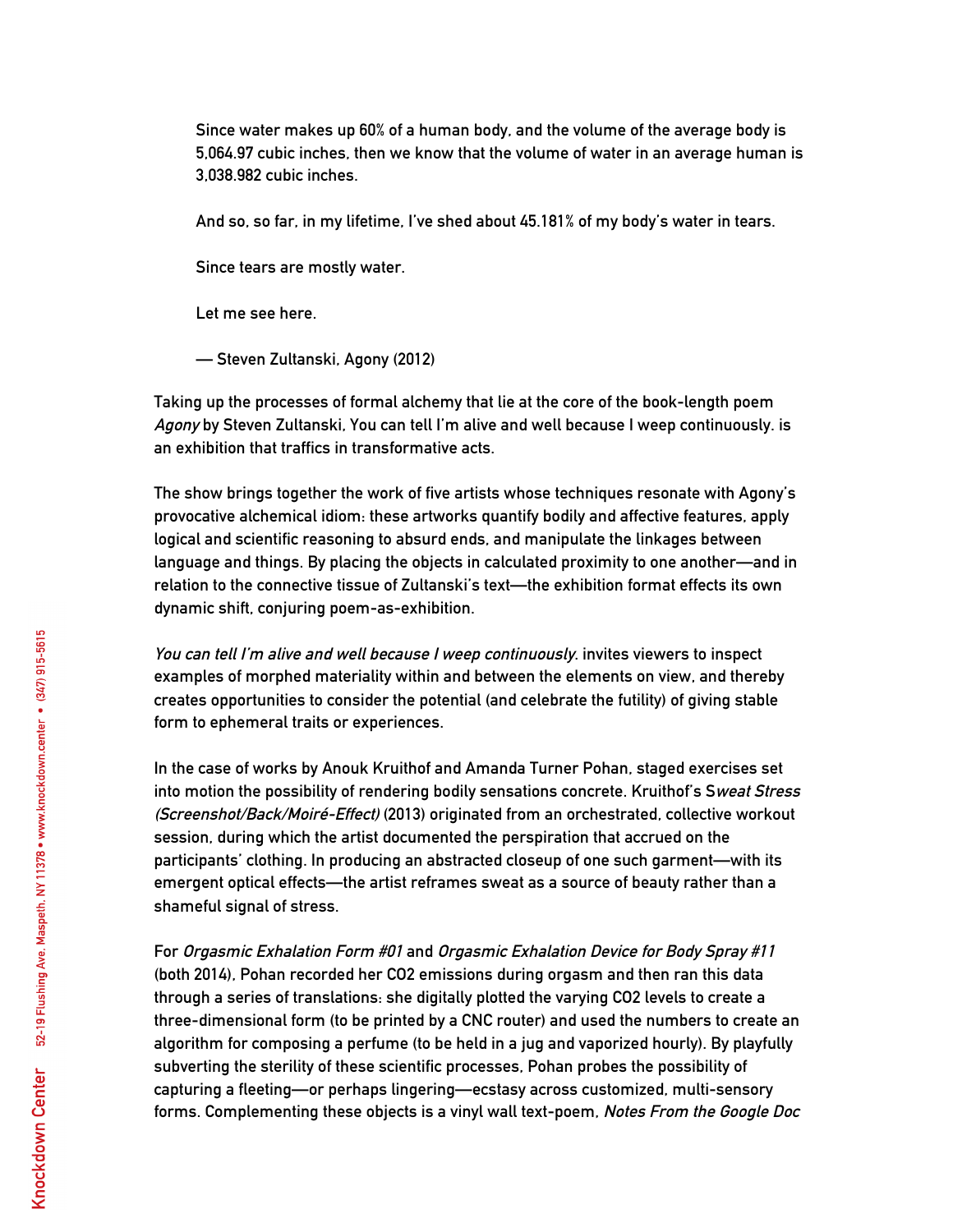**(2014), which four geographically-separated lovers wrote together in real time, using the collective editing capabilities of Google Docs to enact the production of desire in both word In his work Some Meditations for Resonating Hourglasses Sounding the Shapes of Hours (2015/2017), David Horvitz alters the timepieces to pose the question: if we can see time passing, can we also hear it? Through a single cut that negates the device's original purpose, the vessels become glass harp instruments whose volume loosely corresponds to units of time. A score listing a set of seemingly unquantifiable moments pairs with the opened hourglasses to encourage visitors to imagine sounding them as a means of bridging what might otherwise be an irreconcilable gap between abstract notions and the material vibrations of sound-in-space.**

**Erin Diebboll's drawing Thirty Years - Basement (2010) demonstrates the act of obsessive documentation as a mode of formal conversion. On paper, the meticulously recorded items in Dieboll's parents' basement appear according to an erratically shifting perspective. Diebboll draws upon this embedded tension to propose a visual inventory as a tool for introducing order into the chaotic, fraught space of personal history and memory, even as she hints at the impossibility of such a project.**

**A second work by Kruithof, Façade (2014), subjects images to a set of optical and structural transfigurations, resulting in a multi-part photographic sculpture. Within the complex form, racks of suits, silhouetted bodies, and a decontextualized microphone are wrapped around armatures and filtered through iridescent reflections, irregular textures, and skewed sightlines.** 

**A viewer must walk around this disorienting amalgamation in order to perceive the full range of appearances and associations that arise as the discrete facets interact at shifting angles and point toward the many contingent layers that hover behind both architectural and social façades.**

**David Court's multi-channel video installation Same, Same, Same (2016) circles around the limits of transformation by sampling the readymade CGI video effects that are available through online marketplaces. In a pair of videos, the placeholder phrase "Your Text Here" receives two distinct digital treatments, and in a third, a cascade of credit cards branded "Bank of Anywhere" streams endlessly across the screen. Eschewing the option to customize these fragments (as one would when inserting them into a movie or commercial), Court instead unravels the logic of the marketplace and its algorithmically calculated products to call attention to effects as an end rather than the means.**

**Within the gallery, Zultanski's poem appears in two distinct formats: as a still image on a monitor and a recorded track on a headset. While the monitor recalls the poem's origin as a sequence of sentences materialized from imagination through keyboard and onto computer screen, the headset returns the text to its immaterial state, with the dictation transmitting aurally to the listener. Particular qualities and nuances of language emerge across these**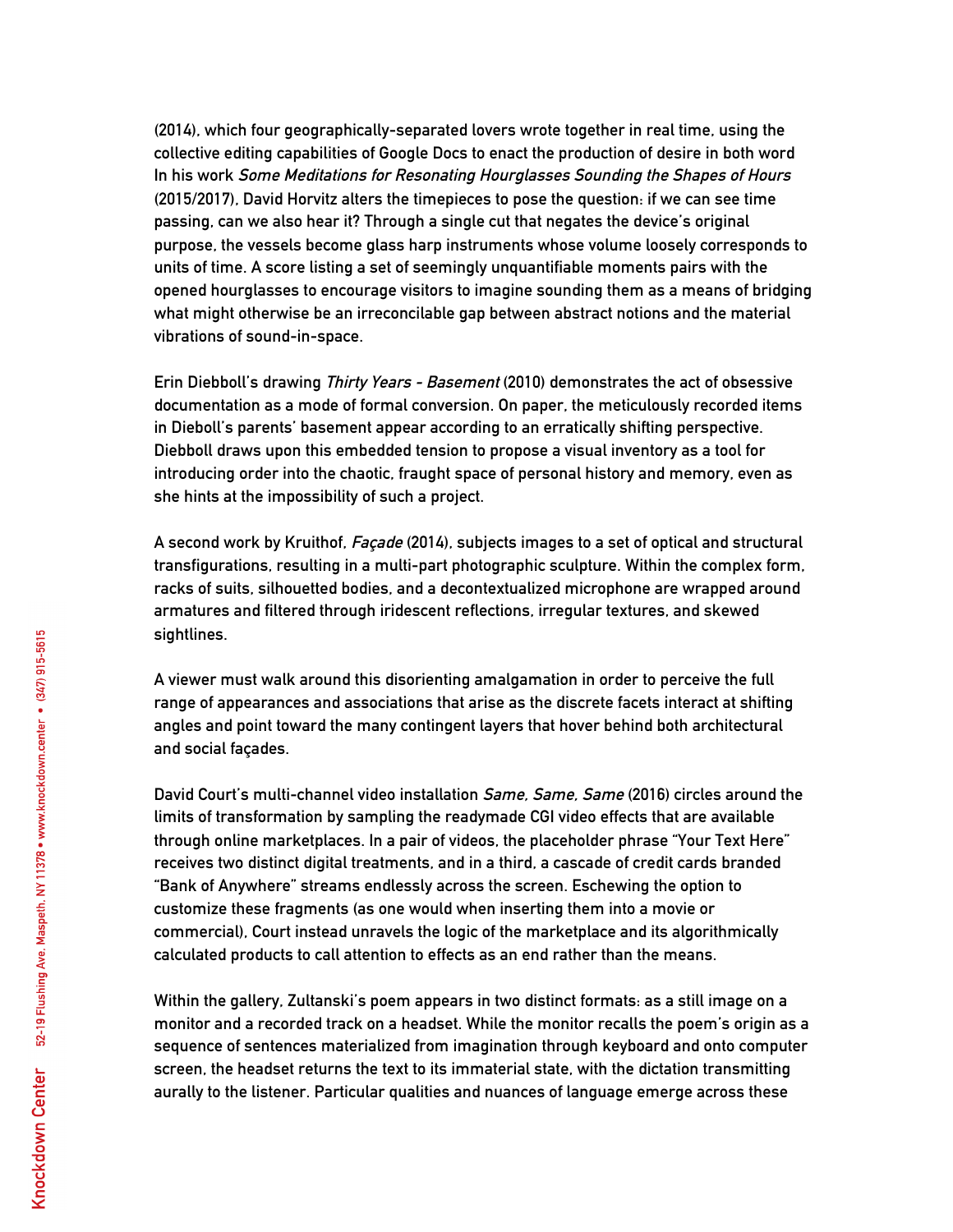**unique display methods, throwing into relief the always-present mediations that separate words, objects, concepts, and minds.** 

## **About the Curator and Artists:**

**Alison Burstein is the Program Director at Recess. Burstein previously worked as a member of the education departments at MoMA, the Guggenheim Museum, and the Brooklyn Museum and organized a wide array of public programs, performances, experimental classes, and artist projects across these institutions. As an independent curator, she has staged exhibitions at NURTUREart (Brooklyn, NY) and the Museum of Jurassic Technology (Los Angeles, CA). Burstein is a master's student in Art History at Columbia University.**

**David Court is an artist and writer based in New York. Recent and upcoming exhibitions include 8eleven (Toronto), Museo de la Ciudad Querétaro (Mexico), Proxy (Providence), and Skol Center des Arts Actuels (Montreal). Court has been Artist-in-Residence at the Banff Center, in the Workspace program of the Lower Manhattan Cultural Council, the Elizabeth Foundation for the Art's SHIFT program, and Brown University's Interrupt:3 conference. Court works with selection, formatting, and narration as modes of expression in relation to exhibition as a genre of cultural production.**

**Erin Diebboll was raised in Massachusetts and has been based in Brooklyn and the San Francisco Bay Area. Last summer she participated in Container Residency 01, traveling on board a container ship across the Pacific Ocean. She has been granted residencies at Headlands Center for the Arts, Fine Arts Work Center in Provincetown, Kala Art Institute, Tsarino Bulgaria, the Vermont Studio Center, LMCC's Swing Space on Governors Island, and the Lower East Side Printshop. She received her BFA from Cooper Union.**

**David Horvitz has recently had solo exhibitions at Blum & Poe, Los Angeles; the New Museum, New York; Jan Mot, Brussels; Dawid Radziszewski Gallery, Warsaw; Chert, Berlin; Yvonn Lambert Bookshop, Paris; Pacific Northwest College of Art, Oregon; Fotomuseum Winterthur, Switzerland. He has realized projects with Recess, Clocktower Gallery, post at MoMA, Printed Matter, Rhizome, and Triple Canopy. He received the Rema Hort Mann Grant in 2011 and founded Porcino gallery in Berlin in 2013.**

**Anouk Kruithof is a Dutch artist, working between Mexico City, New York City, and The Netherlands. She has exhibited internationally at institutions such as MoMA, New York; the Stedelijk Museum, Amsterdam; Sprengel Museum, Hannover; and Multimedia Art Museum, Moscow. Her work is in the collections of Fotomuseum**